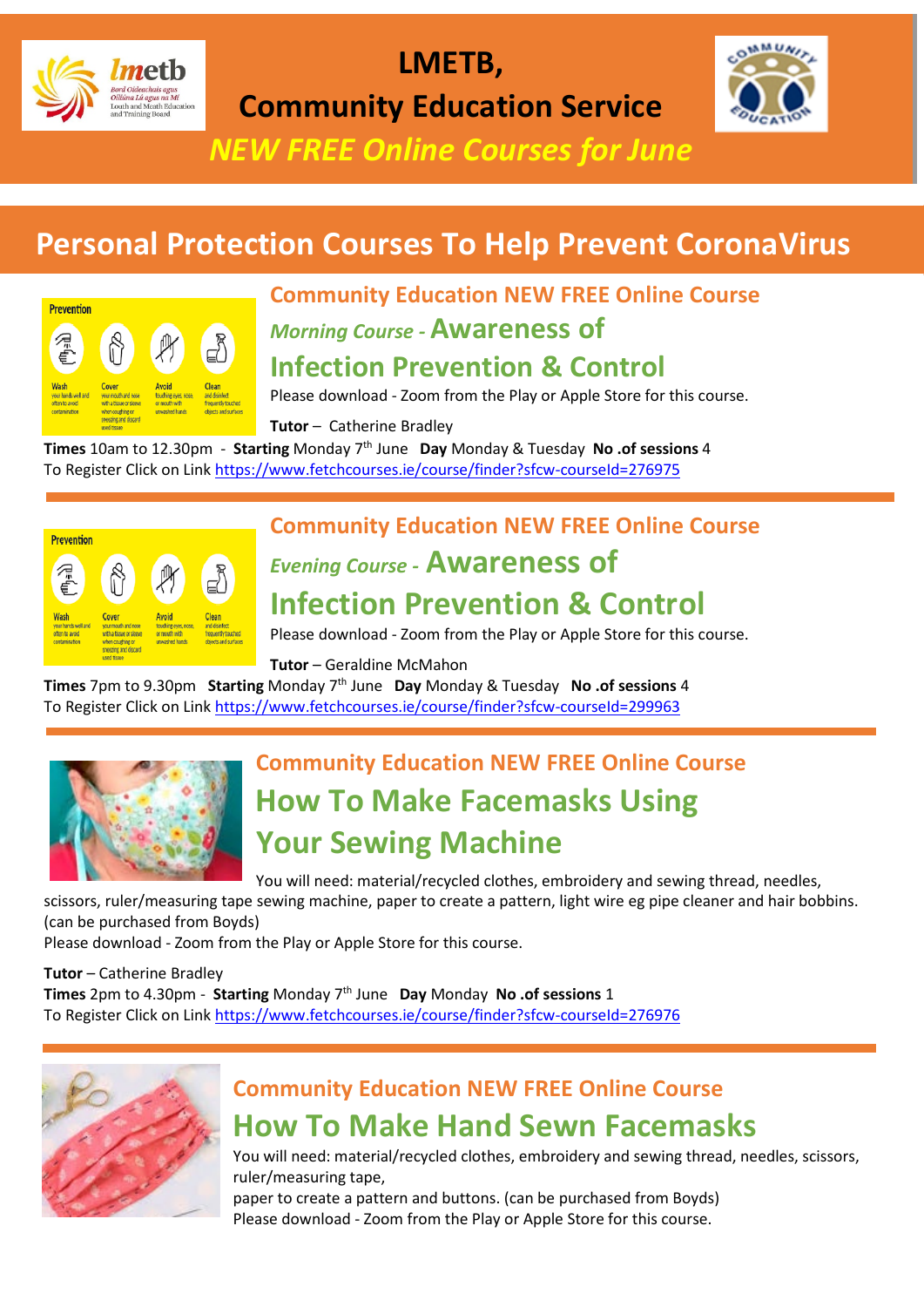# **Personal Development Courses**

**Community Education NEW FREE Online Course**

## **Everyday Mindfulness – Afternoons**

**How to be mindful in your everyday life, mindful communication, mindful relationships and mindful presence**

Please download - **ZOOM** from the Apple or Play Store for this course.

**Tutor** – Elfreda Manahan Vaughan **Times** 2pm to 4pm **Starting Tuesday 9th June Day** Tuesday **No. of sessions** 6 To Register Click on Link <https://www.fetchcourses.ie/course/finder?sfcw-courseId=276982>





## **Community Education NEW FREE Online Course Positive Mindfulness**

**Combining Positive Psychology with Mindfulness**

Please download - **ZOOM** from the Apple or Play Store for this course.

**Tutor** – Elfreda Manahan Vaughan

**Times** 10am to 12pm **Starting Wednesday 17th June Day** Wednesday **No. of sessions** 4 To Register Click on Lin[k https://www.fetchcourses.ie/course/finder?sfcw-courseId=299436](https://www.fetchcourses.ie/course/finder?sfcw-courseId=299436)

#### **Community Education NEW FREE Online Course Mindfulness - Evenings**

Please download - **ZOOM** from the Apple or Play Store for this course.

**Tutor** – Elfreda Manahan Vaughan **Times** 7.30pm to 9pm **Starting Tuesday 9th June Day** Tuesday **No. of sessions** 6 To Register Click on Link <https://www.fetchcourses.ie/course/finder?sfcw-courseId=277029>



### **Community Education NEW FREE Online Course Positive Psychology**

Please download - **ZOOM** from the Apple or Play Store for this course.

**Tutor** – Elfreda Manahan Vaughan **Times** 10am to 12pm **Starting Friday 19th June Day** Friday **No. of sessions** 6



To Register Click on Lin[k https://www.fetchcourses.ie/course/finder?sfcw-courseId=277030](https://www.fetchcourses.ie/course/finder?sfcw-courseId=277030)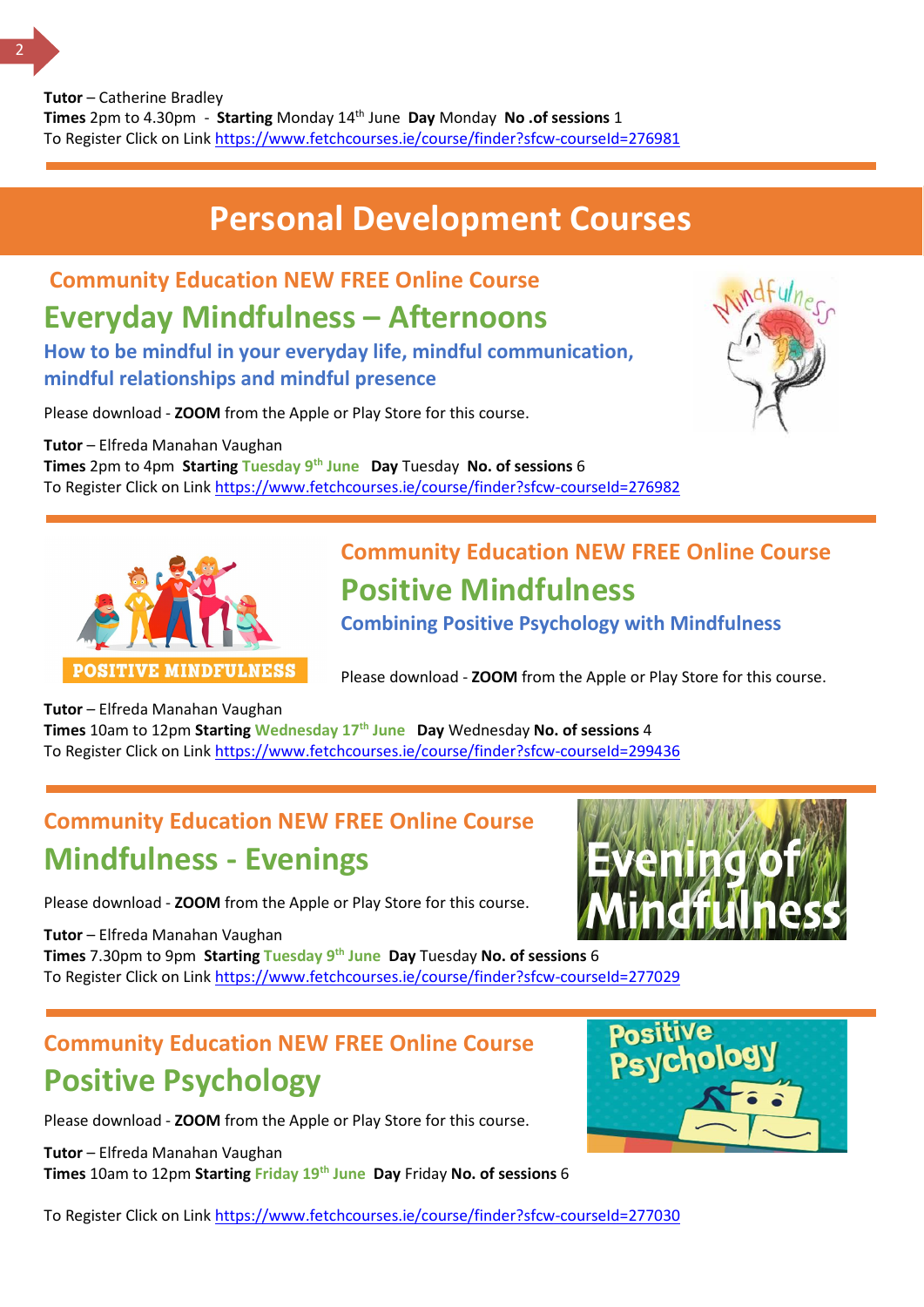

#### **Community Education NEW FREE Online Course Coping with Stress**

Please download - **ZOOM** from the Apple or Play Store for this course.

**Tutor** – Elfreda Manahan Vaughan

**Times** 10am to 12pm Starting Monday 29<sup>th</sup> June Day Monday No. of sessions 6 To Register Click on Lin[k https://www.fetchcourses.ie/course/finder?sfcw-courseId=277031](https://www.fetchcourses.ie/course/finder?sfcw-courseId=277031)

# **Community Education NEW FREE Online Course Effective Communication**

**How to communicate more effectively both personally and professionally**

Please download - **ZOOM** from the Apple or Play Store for this course.

**Tutor** – Elfreda Manahan Vaughan **Times** 10am to 12pm **Starting Tuesday 9th June Day** Tuesday **No. of sessions** 6 To Register Click on Lin[k https://www.fetchcourses.ie/course/finder?sfcw-courseId=276995](https://www.fetchcourses.ie/course/finder?sfcw-courseId=276995)





#### **Community Education NEW FREE Online Course 5 Simple Steps Towards Natural Living**

Please download - **ZOOM** from the Apple or Play Store for this course.

**Tutor** – Mary O'Brien

**Times** 10.30am to 12pm **Starting Tuesday 9th June Days** Tuesday & Friday **No. of sessions** 5

To Register Click on Lin[k https://www.fetchcourses.ie/course/finder?sfcw-courseId=277014](https://www.fetchcourses.ie/course/finder?sfcw-courseId=277014)



#### **Community Education NEW FREE Online Course Live Your Best Life**

Please download - **ZOOM** from the Apple or Play Store for this course.

**Tutor** – Mary O'Brien

**Times** 10.30am to 12pm **Starting Wednesday 10th June Days** Wednesday **No. of sessions** 6

To Register Click on Lin[k https://www.fetchcourses.ie/course/finder?sfcw-courseId=277015](https://www.fetchcourses.ie/course/finder?sfcw-courseId=277015)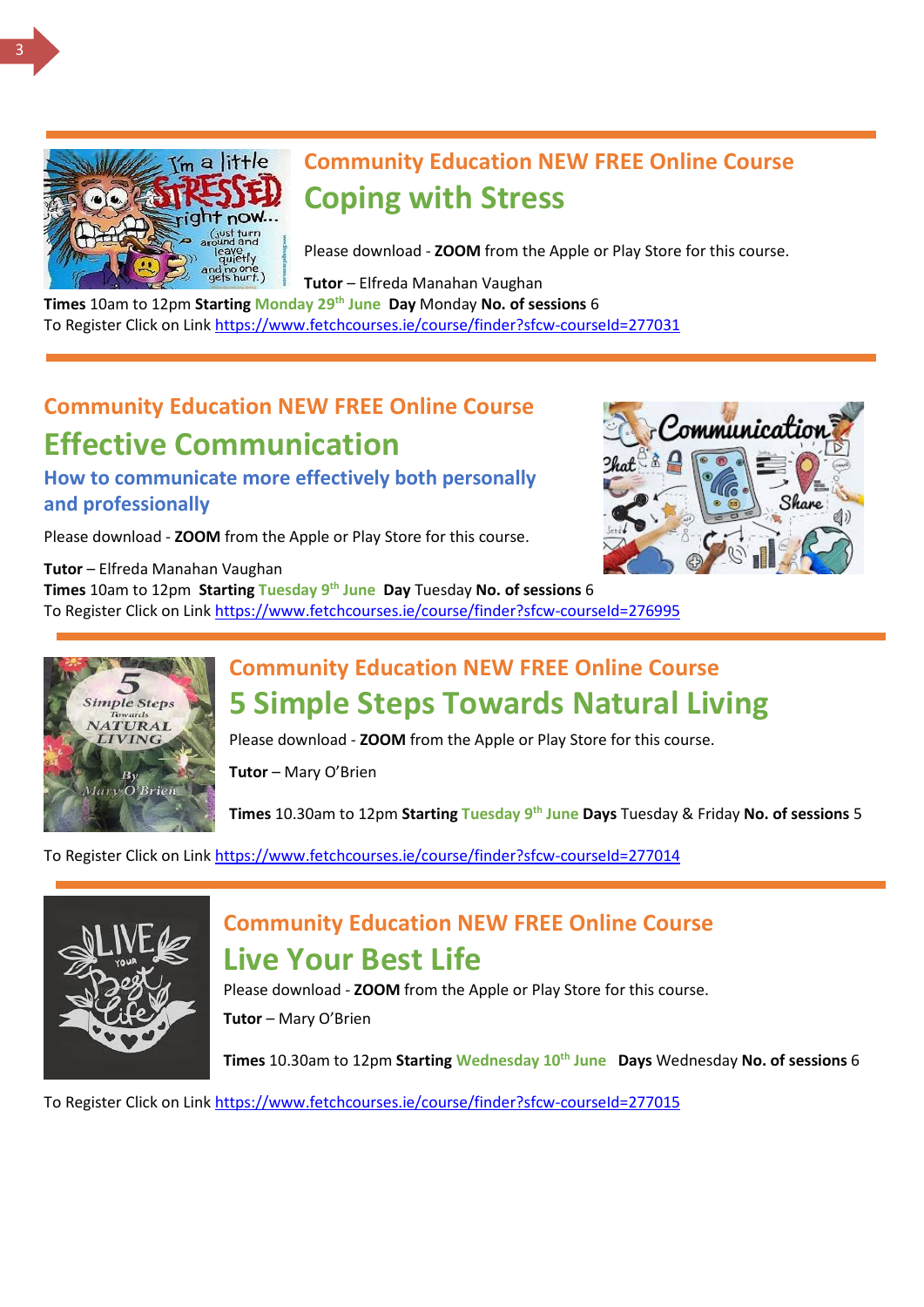#### **Hair Courses**



## **Community Education NEW FREE Online Course Home Colouring Techniques**

**Product Knowledge And Colour Match**

Please download - **ZOOM** from the Apple or Play Store for this course.

**Tutor** – Caroline Tierney

**Times** 10.00am to 12.30pm **Starting** Tuesday 9th June **Day** Tuesday **No. of sessions** 1 To Register Click on Lin[k https://www.fetchcourses.ie/course/finder?sfcw-courseId=277016](https://www.fetchcourses.ie/course/finder?sfcw-courseId=277016)



# **Community Education NEW FREE Online Course Basic Cutting Skills At Home**

**Face Shape, Correct Use Of Cutting Tools, One Length Cut and Square Layers**

Please download - **ZOOM** from the Apple or Play Store for this course.

**Tutor** – Caroline Tierney

**Times** 2pm to 4.30pm **Starting** Tuesday 9th June **Day** Tuesday **No. of sessions** 1 To Register Click on Lin[k https://www.fetchcourses.ie/course/finder?sfcw-courseId=277018](https://www.fetchcourses.ie/course/finder?sfcw-courseId=277018)



#### **Community Education NEW FREE Online Course Styling Skills At Home Blow-Drying, GHD Curls, Barrel And Roller Set**

Please download - **ZOOM** from the Apple or Play Store for this course.

**Tutor** – Caroline Tierney

**Times** 10.00am to 12.30pm **Starting** Wednesday 10th June **Day** Wednesday **No. of sessions** 1 To Register Click on Lin[k https://www.fetchcourses.ie/course/finder?sfcw-courseId=277019](https://www.fetchcourses.ie/course/finder?sfcw-courseId=277019)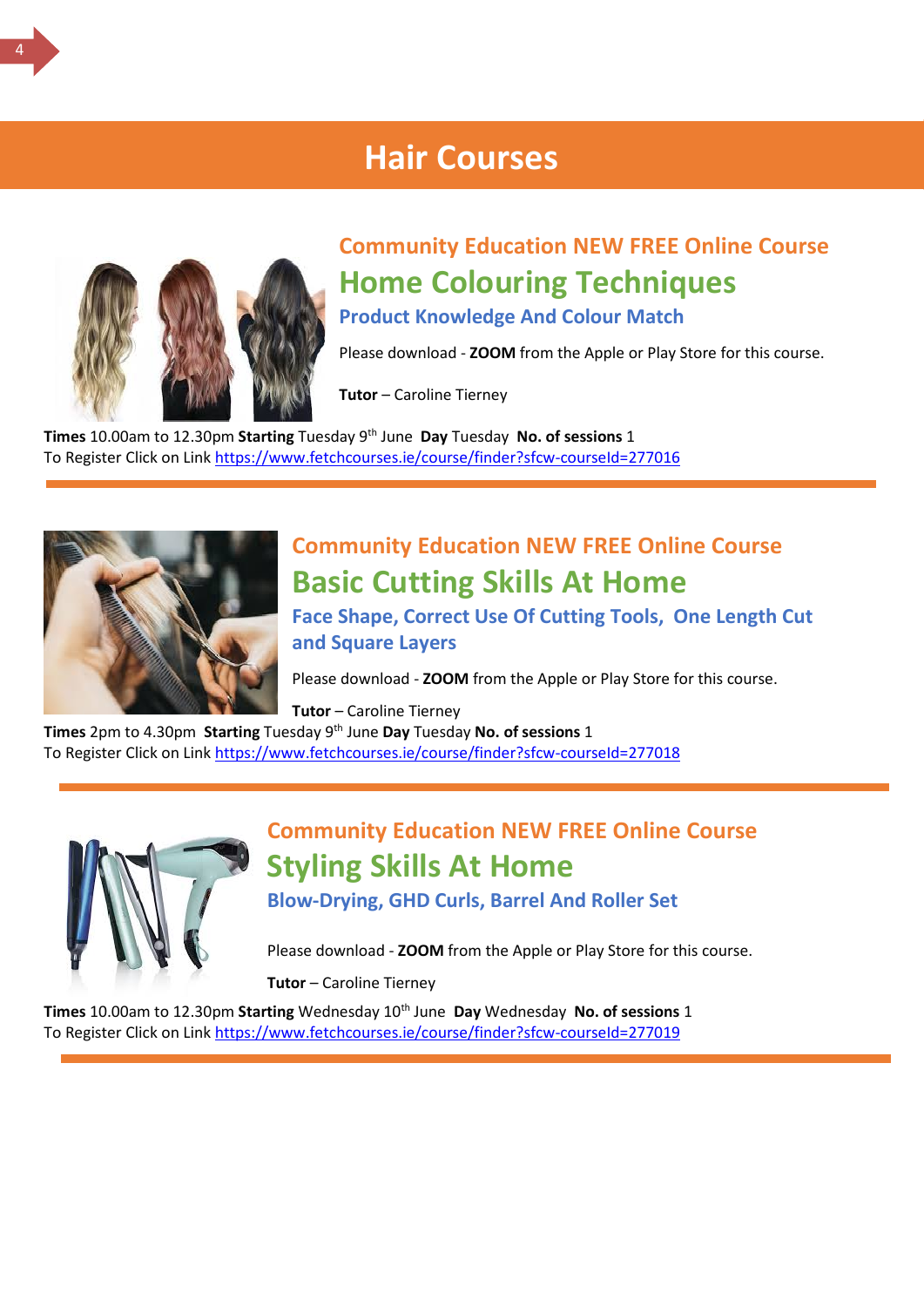# **Art Courses**



#### **Community Education NEW FREE Online Course**

#### **Beginners Art**

Please download - **ZOOM** from the Apple or Play Store for this course.

**Tutor** – Marena Casey

**Times** 11am to 1pm **Starting Monday 8th June Days** Monday & Wednesday **No. of sessions** 6 To Register Click on Lin[k https://www.fetchcourses.ie/course/finder?sfcw-courseId=277021](https://www.fetchcourses.ie/course/finder?sfcw-courseId=277021)



#### **Community Education NEW FREE Online Course**

#### **Intermediate Art**

Please download - **ZOOM** from the Apple or Play Store for this course.

**Tutor** – Marena Casey

**Times** 2pm to 4pm **Starting Monday 8th June Days** Monday & Wednesday **No. of sessions** 6 To Register Click on Lin[k https://www.fetchcourses.ie/course/finder?sfcw-courseId=277023](https://www.fetchcourses.ie/course/finder?sfcw-courseId=277023)



#### **Community Education NEW FREE Online Course Advanced Art**

Please download - **ZOOM** from the Apple or Play Store for this course.

**Tutor** – Marena Casey

**Times** 11am to 1pm **Starting Tuesday 9th June Days** Tuesday & Thursday **No. of sessions** 6 To Register Click on Lin[k https://www.fetchcourses.ie/course/finder?sfcw-courseId=277024](https://www.fetchcourses.ie/course/finder?sfcw-courseId=277024)

# **Craft Courses**

#### **Community Education NEW FREE Online Courses Sewing Crafts**

You will need: material/recycled clothes, thread, needles, scissors, ruler/measuring tape optional sewing machine. (can be purchased from Boyds)

Please download - **ZOOM** from the Apple or Play Store for this course.

**Tutor** – Mary Kirwan

**Times** 4pm to 5.30pm **Starting Tuesday 9th June Days** Tuesday & Friday **No. of sessions** 6 To Register Click on Link <https://www.fetchcourses.ie/course/finder?sfcw-courseId=277025>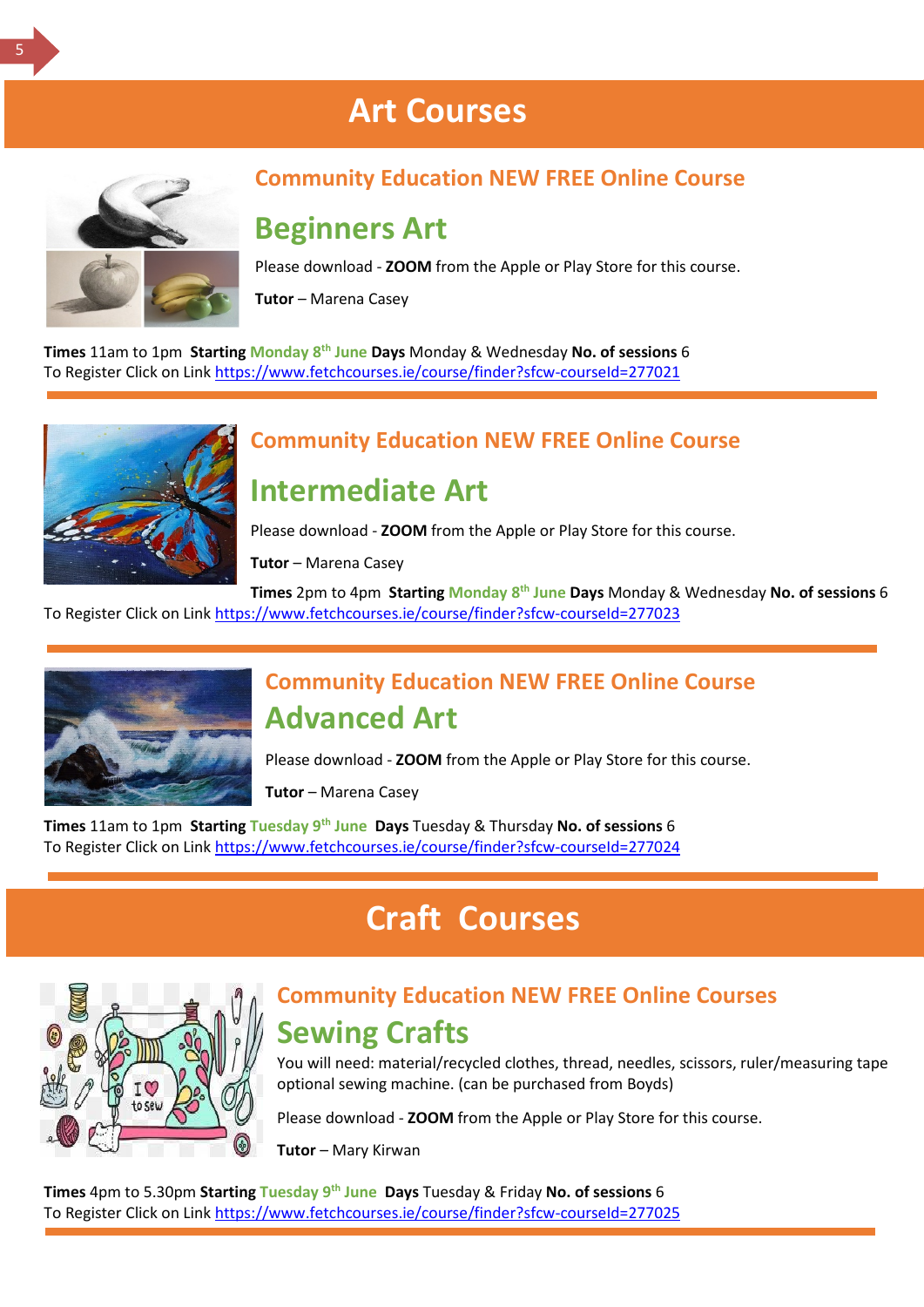

#### **Community Education NEW FREE Online Course How to Create a Memory Bear**

You will need: material/recycled clothes, embroidery and sewing thread, needles, scissors, ruler/measuring tape,

stuffing, paper to create a pattern and buttons and anything else you would like to add (can be purchased from Boyds)

Please download - **ZOOM** from the Apple or Play Store for this course.

**Tutor** – Simone Clavin

**Times** 10am to 12pm **Starting Tuesday 9th June Days** Tuesday & Friday **No. of sessions** 3 To Register Click on Lin[k https://www.fetchcourses.ie/course/finder?sfcw-courseId=277026](https://www.fetchcourses.ie/course/finder?sfcw-courseId=277026)



#### **Community Education NEW FREE Online Course Knitting Crafts**

You will need: wool, knitting needles size 4, crochet needle size 4, scissors, thread (can be purchased from Boyds, Dealz, Mr Price & Tiger)

Please download - **ZOOM** from the Apple or Play Store for this course.

**Tutor** – Mary Kirwan

**Times** 2pm to 3.30pm **Starting Tuesday 9th June Days** Tuesday & Friday **No. of sessions** 6 To Register Click on Lin[k https://www.fetchcourses.ie/course/finder?sfcw-courseId=277027](https://www.fetchcourses.ie/course/finder?sfcw-courseId=277027)



#### **Community Education NEW FREE Online Course Crochet Crafts**

You will need: wool, knitting needles size 4, crochet needle size 4, scissors, thread (can be purchased from Boyds, Dealz, Mr Price & Tiger)

Please download - **ZOOM** from the Apple or Play Store for this course.

**Tutor** – Mary Kirwan

**Times** 2pm to 3.30pm Starting 10<sup>th</sup> June Wednesday Days Wednesdays No. of sessions 6 To Register Click on Lin[k https://www.fetchcourses.ie/course/finder?sfcw-courseId=277028](https://www.fetchcourses.ie/course/finder?sfcw-courseId=277028)